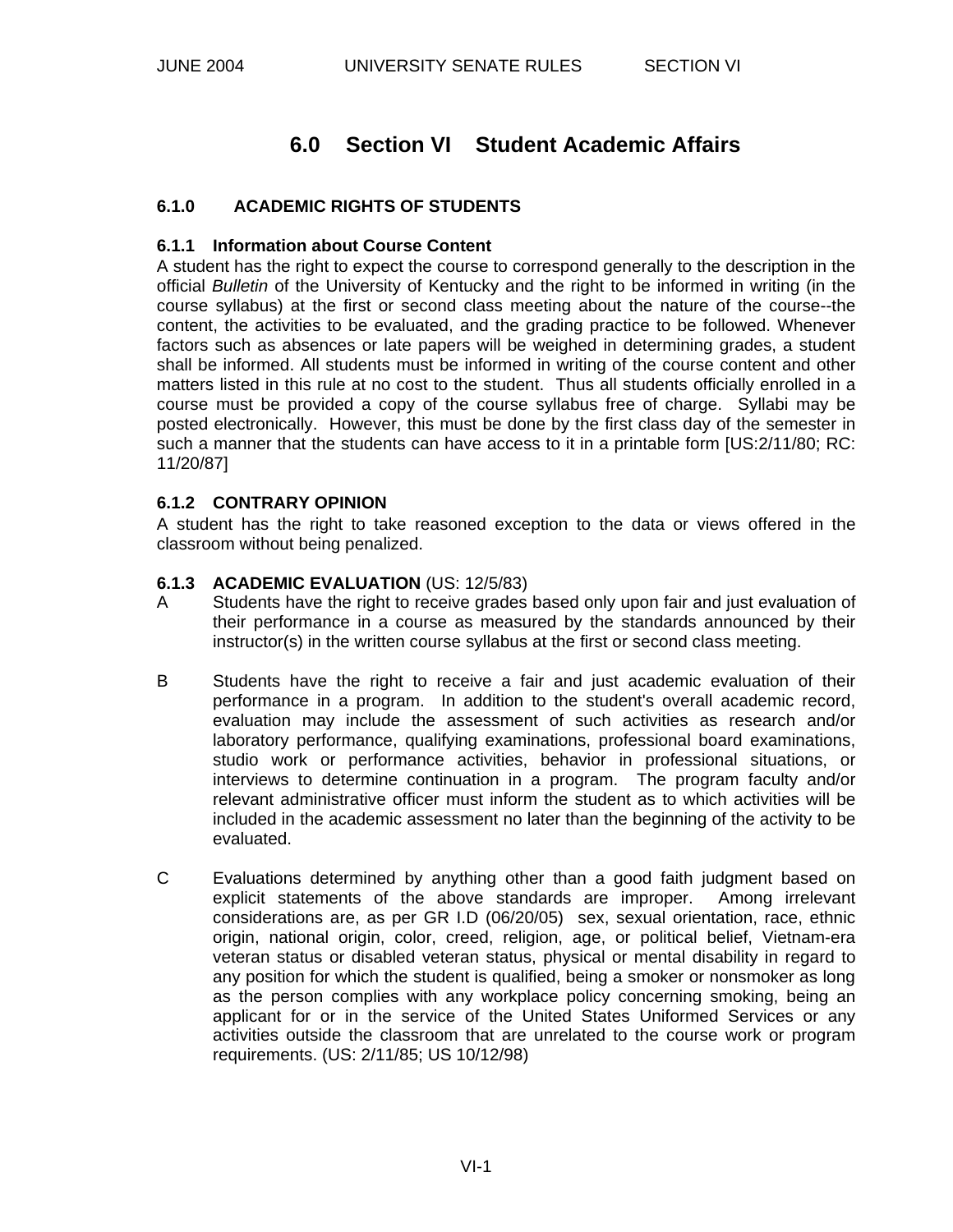One form of sex discrimination is sexual harassment. It is defined as unwelcome sexual advances, requests for sexual favors, or other verbal or physical conduct or written communication of an intimidating, hostile, or offensive nature, when submission to such conduct is made either explicitly or implicitly a term or condition of the student's status in a course, program, or activity, as a basis for academic or other decisions affecting such student, or substantially interferes with a student's academic performance, or creates an intimidating, hostile, or offensive working or academic environment. (US:4/11/83)

#### **6.1.4 ACADEMIC RECORDS**

Students have the right to have their academic records kept separate and confidential unless they consent in writing to have them revealed. However, the University Registrar or the University Registrar's designee may disclose a student's academic record without that student's consent if the information is required by authorized University personnel for official use, such as advising students, writing recommendations, or selecting candidates for honorary organizations.

## **6.1.5 EVALUATION OF STUDENT CHARACTER AND ABILITY**

Students have the right to have their character and ability evaluated only by individuals with a personal knowledge of them, and upon request, to be informed that such evaluations have been or will be made. Records containing information about a student's character and ability shall indicate when the information was provided, by whom, and the position of this individual.

#### **6.1.6 STUDENT PARTICIPATION IN ACADEMIC AFFAIRS**

Pursuant to GR VII.A.4(c), the faculty of each college within the University and the faculty of the Graduate School shall establish some form of Student Advisory Council (SAC) to represent student opinion to the college faculty and administration on educational policy matters pertinent to that college or school. (US 4/10/00)

The form for each SAC, as well as the areas of responsibility, shall be determined by the faculty of the college or school (GR VII.A.4(c) and prescribed in its college Rules document (GR VII.A.4(b). Students themselves shall be responsible for the selection of SAC members by democratic process. Each Student Advisory Council shall keep records of its proceedings. The dean of each college or school shall forward the college faculty Rules on form and of areas of responsibility of the college's SAC to the Provost. Pursuant to GR VII.A.4(b), these college Rules documents are filed with the Senate Council Office by the Provost when approved as being consistent with the *University Senate Rules*, which the Senate Council will confirm or otherwise be available to assist the Provost in making such determination.

Pursuant to GR VII.A.4(a), the faculty of each college or school may extend membership in the college faculty body, with or without voting privileges, to a student recommended by the college's Student Advisory Council, who who may also be extended the privilege to vote with the college's faculty council or equivalent body on academic affairs. On matters that reach the University Senate or Senate Council for its action, for which the University Senate Rules require prior voting action by a college faculty or faculty council, that prior college faculty voting exercise shall provide for the inclusion of the vote of the above student representative. (US 4/10/00)

## **6.1.7 ATTENDANCE AND PARTICIPATION DURING APPEAL**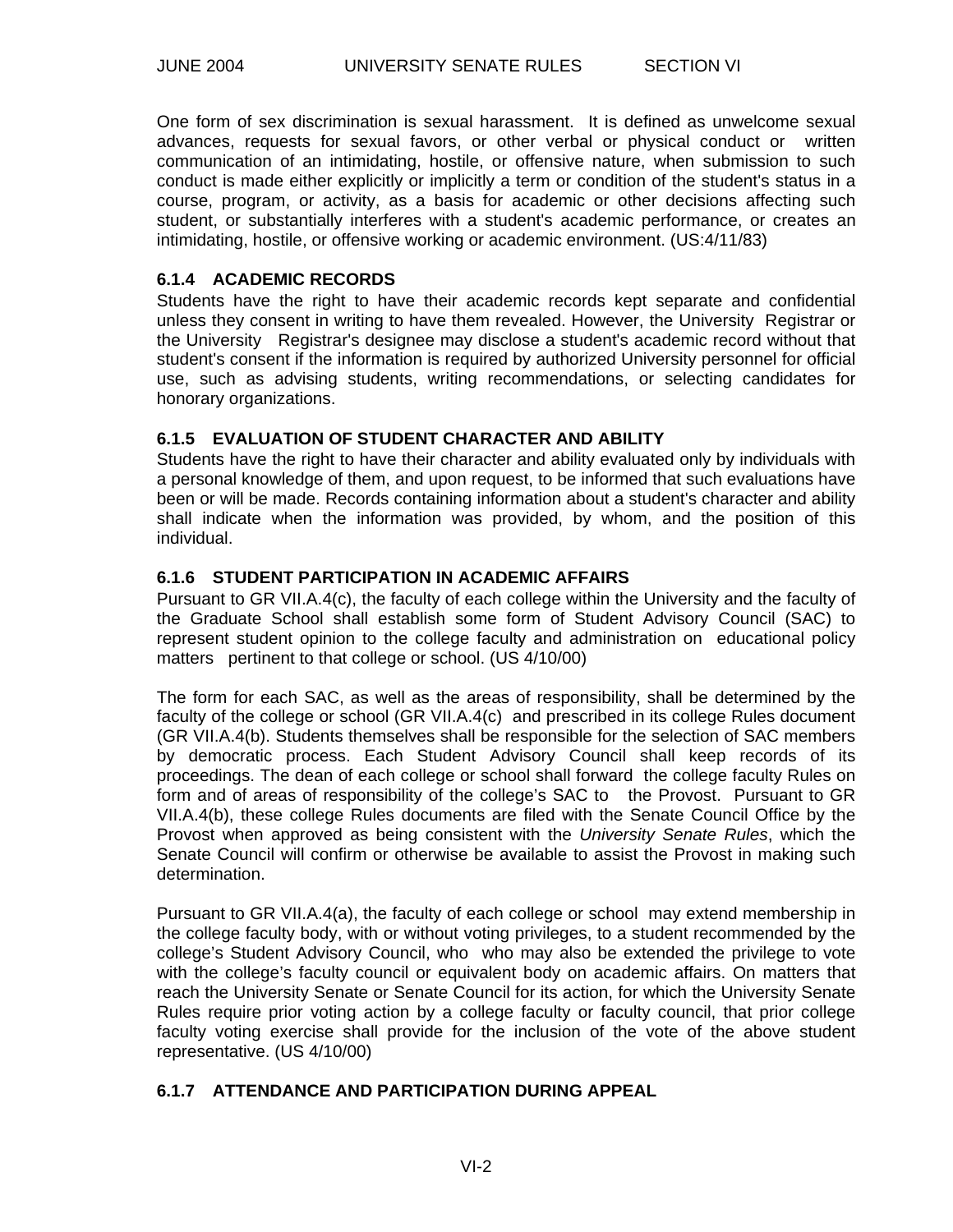Students shall have the right to attend classes, to pursue their academic programs, and to participate in University functions during the consideration of any appeal. (US:4/11/83)

Those students who have patient contact in clinical practicum courses will not be able to continue patient contact in the courses during an appeal, if the appeal relates to clinical competence in regard to performance. Insofar as practicable, such appeals shall be expedited. (US: 4/25/88; US 4/10/00)

Attendance and participation may be limited

a) when outside agencies are used as part of the student's educational experience. In this situation, precedence will be given to the terms of any agreement(s) which have been negotiated between the University and the agency.

b) when patient/client contact is involved in the student's educational experience. In this situation, only patient/client contact will be limited or excluded at the discretion of program faculty. (US 4/10/00)

#### **6.2.0 THE ACADEMIC OMBUD**

The Academic Ombud is the officer of the university charged with consideration of student grievances in connection with academic affairs. (US 4/10/00)

#### **6.2.1 FUNCTIONS, JURISDICTION, AND PROCEDURES OF THE OFFICE**

**6.2.1.1 Functions** The Office of the Ombud shall provide a mechanism for handling issues for which no established procedure exists or for which established procedures have not yielded a satisfactory solution. They are not intended to supplant the normal processes of problem resolution. In some cases where there is a clear need to achieve a solution more quickly than normal procedures provide, the Ombud may seek to expedite the normal processes of resolution.

**6.2.1.2 Jurisdiction** The authority of the Academic Ombud is restricted to issues of an academic nature involving students on the one hand and faculty or administrative staff on the other, explicitly governed by Sections IV, V, VI, VII of the *Rules of the University Senate*. However, the Ombud may refer issues falling outside his/her jurisdiction to appropriate offices charged with the responsibility for dealing with them, such as the Vice President for Student Affairs, or the Associate Vice President for ??????.[RC:11/20/87]

When a problem falls partly within the Ombud's jurisdiction and partly within the jurisdiction of some other office, the Ombud shall cooperate with the relevant other office in seeking a solution. However, the Ombud's authority in effecting a solution shall extend only to those aspects of the issue falling within the jurisdiction of that office as defined in the *University Senate Rules*.

Jurisdictional disputes involving an Academic Ombud and other offices which cannot be resolved through negotiations shall be referred to the Provost.

**6.2.1.3 Decision to Accept a Case** When an issue to be resolved is brought to the Academic Ombud, the Ombud shall first determine if the issue falls within his or her jurisdiction, as defined by the *University Senate Rules*. If it does not, the Ombud shall refer the person presenting the issue to the proper authority to deal with it. If the issue does fall within his or her jurisdiction, the Ombud shall determine if efforts have been made to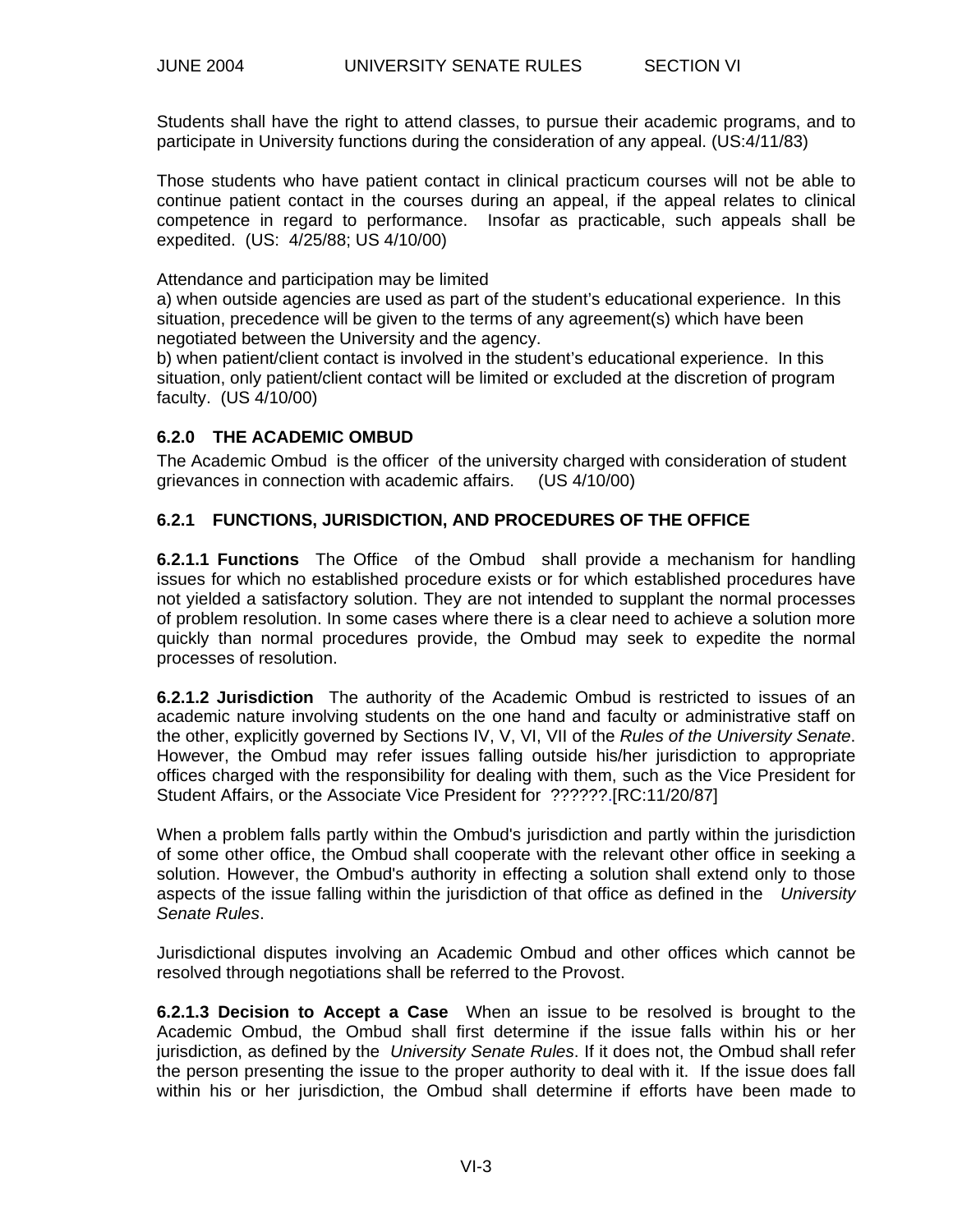adjudicate the issue through normal channels and procedures. Where such channels and procedures exist and have not been utilized, the Ombud shall recommend their use, unless there is compelling evidence that they will not effectively resolve the issue.

The Academic Ombud shall investigate each issue falling within his or her jurisdiction to determine:

- A whether it contains merit;
- B whether it is deserving of extended attention; and
- C the priority of attention which it should be accorded by the Ombud's office.

The Academic Ombud shall notify the student directly that an issue does not contain merit. The student then has the right to appeal within 30 days to the University Appeals Board. Upon receipt of the written appeal, the chair of the Appeals Board shall notify the Academic Ombud to forward all reports and evidence concerning the case. The Appeals Board may then by majority vote agree to hear the student's case or to allow the Academic Ombud's decision to be final.

**6.2.1.4 Statute of Limitations** The Academic Ombud is empowered to hear only those grievances directed to their attention within 180 days subsequent to the conclusion of the academic term in which the problem occurred. However, the Ombud may agree to hear a grievance otherwise barred by the Statute of Limitations in those instances where (1) the Ombud believes that extreme hardship including but not limited to illness, injury, and serious financial or personal problems gave rise to the delay or (2) all parties to the dispute agree to proceed. (US:2/11/80; US 4/10/00)

**6.2.1.5 Procedures** When the Academic Ombud determines that an issue merits his or her attention, the Ombud shall contact the parties involved to determine the background of the issue and areas of disagreement. With this information in hand, the Ombud shall seek to determine alternative means of achieving an equitable resolution and propose to the conflicting parties those solutions which appear to offer the greatest promise of mutual satisfaction. Normally the investigatory and mediation activities shall be conducted informally and need not involve confrontation of the conflicting parties. However, the more formal procedures and direct confrontation of the parties involved may be utilized if circumstances dictate that these will produce a more effective resolution.

If the mediation efforts are unsuccessful, the Academic Ombud shall refer the case to the University Appeals Board in writing if the complainant wishes to pursue the issue. At the request of the Appeals Board, the Ombud shall appear before it to offer testimony or shall prepare a written report of the case.

**6.2.1.6 Liaison** The Academic Ombud shall maintain close liaison with the Vice President for Student Affairs, the ???? and other such officials who have responsibility and concern for the academic governance of students. However, the Ombud shall not violate the rights of students or other parties involved in cases brought to the Ombud through the disclosure of any information communicated in confidence.

**6.2.1.7 Records and Reports** (see 6.4.9 this Section) The Academic Ombud shall retain a record of all cases which are accepted. In cases involving discrimination (including sexual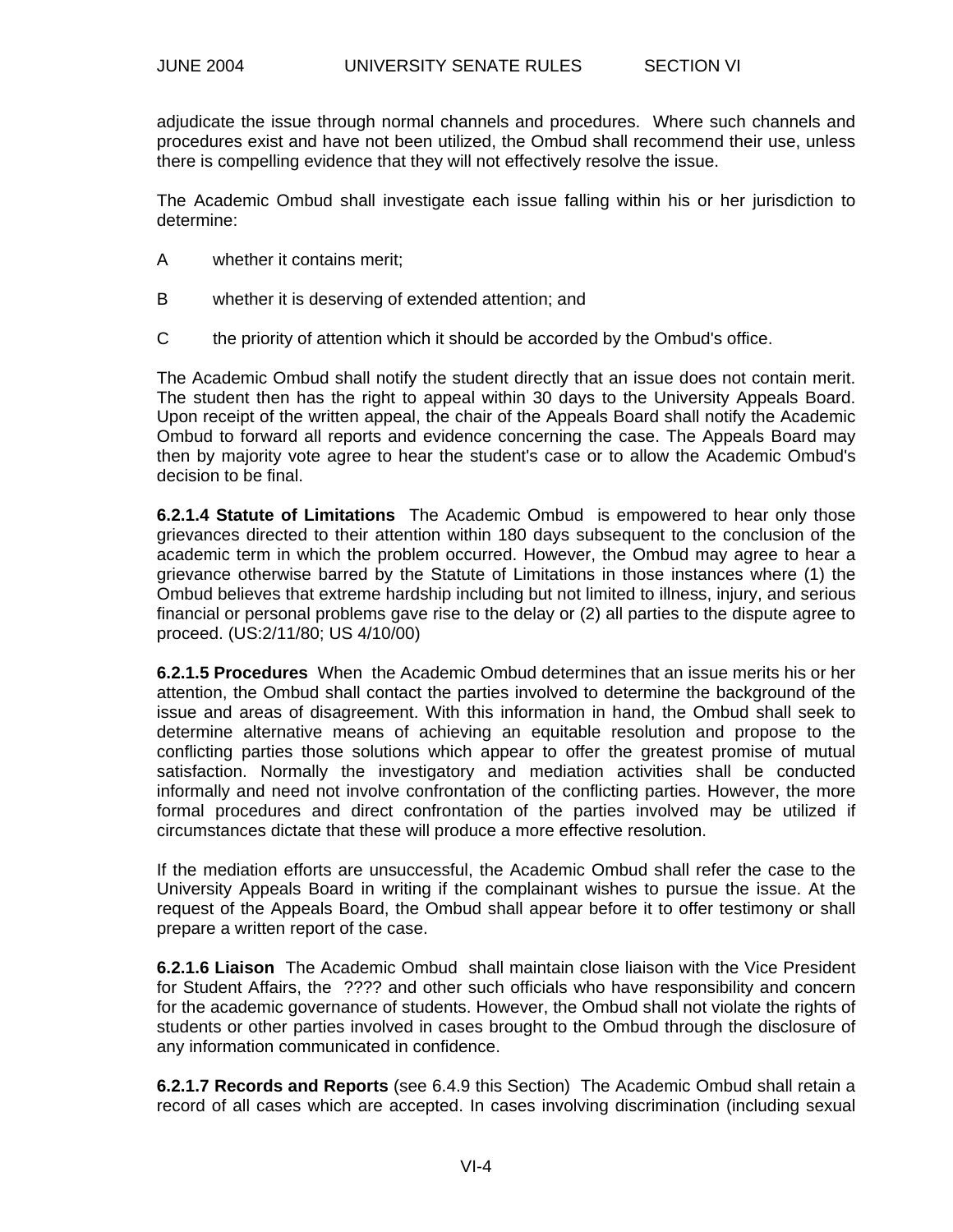harassment), a summary of the case shall be sent to the ??????. (US:4/11/83) The Ombud shall review all files at the end of the term of office and should destroy any file of a case which has been resolved which is five years of age or older. If not destroyed, then all names should be removed. The decision not to destroy a file ought to be based on criteria such as resolution which might serve as a precedent for similar cases in the future. All unresolved cases which are more than one year old and which were never forwarded to the Appeals Board shall be destroyed. The Ombud shall present annually a report of activities to the University Senate, the Student Government Association and the Provost of the University and may offer recommendations for changes in rules, practices or procedures to the end of achieving more harmonious and effective governance of student academic affairs. (US: 2/14/94)

At the request of the Senate Council, the Ombud shall prepare reports or submit recommendations on specific matters.

The Ombud may report directly to the Senate Council or the Provost , Student Government Association, Deans, Department Chairs, or other appropriate persons on problems which the Ombud feel deserve their early attention.

#### **6.2.2 QUALIFICATIONS OF THE ACADEMIC OMBUD**

As established by the *University Senate Rules,* the Academic Ombud must be tenured members of the University Faculty or members of the emeriti faculty. (US: 4/9/90) Beyond this the qualifications should be those which will permit the Academic Ombud to perform the functions of the office with fairness, discretion and efficiency. It is important that the person be regarded by students as one who is genuinely interested in their welfare and sympathetic to their problems. It is equally important that the person be temperate in judgment, judicious in action, and persistent in seeking to achieve prompt and equitable solutions to the problems which are brought to him or her. Frequently the success of the Ombud depends upon his/her ability to utilize informal channels of communication and action; therefore, that person should be one able to develop and maintain cordial personal relations with a wide variety of students, faculty and members of the administrative staff. Above all, the person must be one of unquestionable integrity and resolute commitment to justice.

#### **6.2.3 SELECTION PROCEDURE**

- A The Chair of the Senate Council, with the advice of the Senate Council members, shall appoint a Search Committee consisting of the following members: 1) two University Faculty members; 2) three students, two undergraduates and one a graduate or professional student, chosen by the Student Government Association; and, 3) a member designated by the Provost who shall serve as Chair of the Search Committee. Committee members shall be broadly representative of the University community. [US: 4/10/00]
- B The Search Committee shall solicit nominations from students, faculty and administrators, and shall nominate no more than three to the Provost [US: 4/10/00]
- C Should the office of the Academic Ombud be vacated prior to the expiration of the normal term of office, a new appointment shall be made to fill the unexpired term using the same procedures as described above. [US: 4/10/00]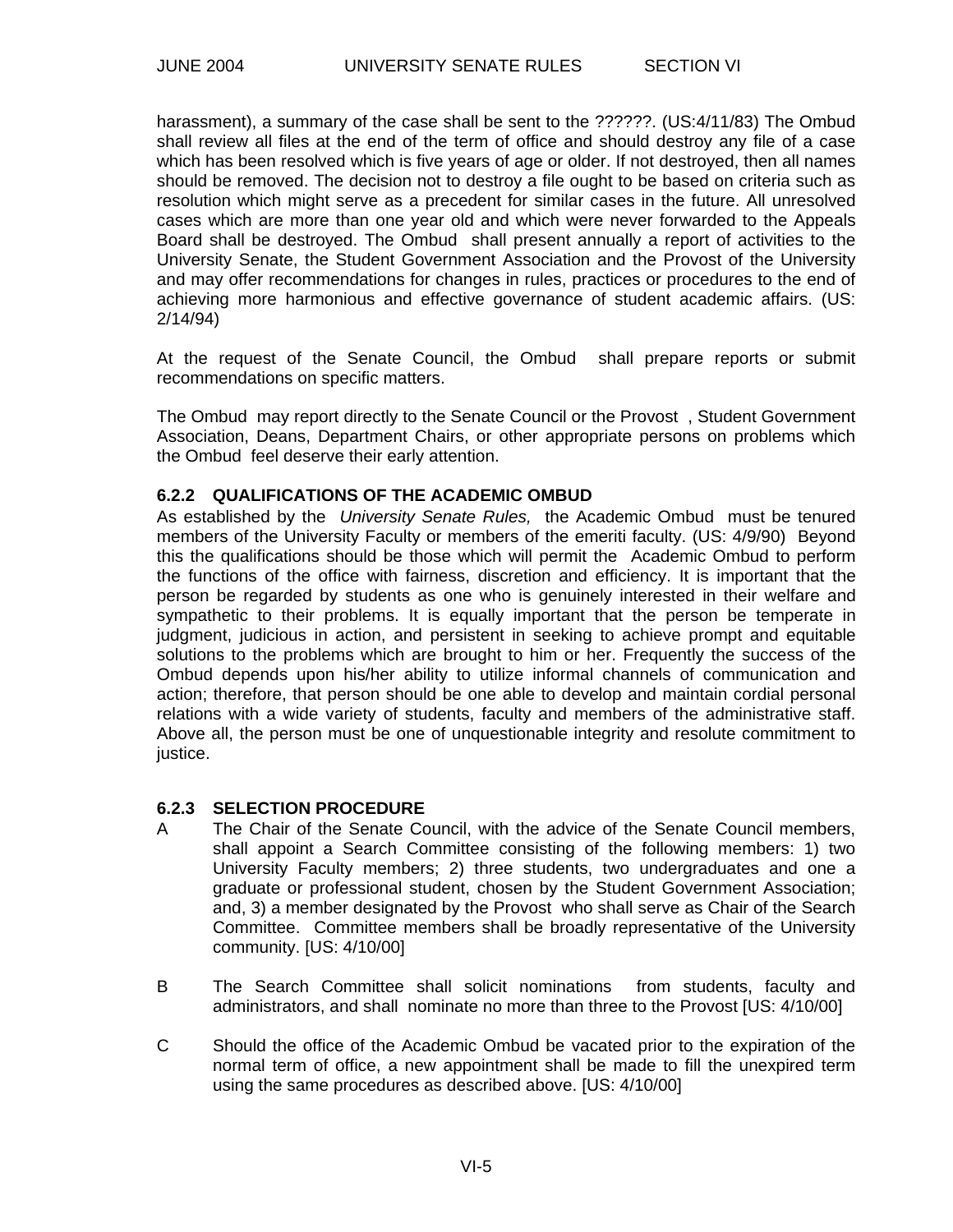D The Academic Ombud may be reappointed to a second term without reference to the above selection procedures if the affected Ombud, the Provost, and the Senate Council all concur. Reappointment to a third term shall go through the normal search process as outlined above. [US: 4/12/04]

#### **6.2.4 CONDITIONS OF EMPLOYMENT**

- A The term of office for the Academic Ombud shall be twelve months beginning July 1.
- B The regular academic duties shall be reduced during each Ombud's period in office, normally by one-half; but the exact proportion may be more or less, as agreed upon by each Ombud and his/her department chair.
- C The portion of service devoted to the duties of Academic Ombud shall be separately evaluated from his/her other academic duties for purposes of merit evaluation by the Provost and shall be proportionately weighed in assigning an over-all merit rating.
- D The conditions of employment will be negotiated through the Office of the Provost or through other channels designated by the Provost.

# **6.3.0 ACADEMIC OFFENSES AND PROCEDURES**

Students shall not plagiarize, cheat, or falsify or misuse academic records. (US: 3/7/88; 3/20/89)

If the academic offense involves research and/or extramural funding the administrative rule for handling the offense is outlined in Administrative Regulation II - 4.0.2. [US: 2/10/97]

#### **6.3.1 PLAGIARISM**

All academic work, written or otherwise, submitted by students to their instructors or other academic supervisors, is expected to be the result of their own thought, research, or selfexpression. In cases where students feel unsure about a question of plagiarism involving their work, they are obliged to consult their instructors on the matter before submission.

When students submit work purporting to be their own, but which in any way borrows ideas, organization, wording or anything else from another source without appropriate acknowledgment of the fact, the students are guilty of plagiarism.

Plagiarism includes reproducing someone else's work, whether it be published article, chapter of a book, a paper from a friend or some file, or whatever. Plagiarism also includes the practice of employing or allowing another person to alter or revise the work which a student submits as his/her own, whoever that other person may be. Students may discuss assignments among themselves or with an instructor or tutor, but when the actual work is done, it must be done by the student, and the student alone.

When a student's assignment involves research in outside sources or information, the student must carefully acknowledge exactly what, where and how he/she has employed them. If the words of someone else are used, the student must put quotation marks around the passage in question and add an appropriate indication of its origin. Making simple changes while leaving the organization, content and phraseology intact is plagiaristic. However, nothing in these *Rules* shall apply to those ideas which are so generally and freely circulated as to be a part of the public domain.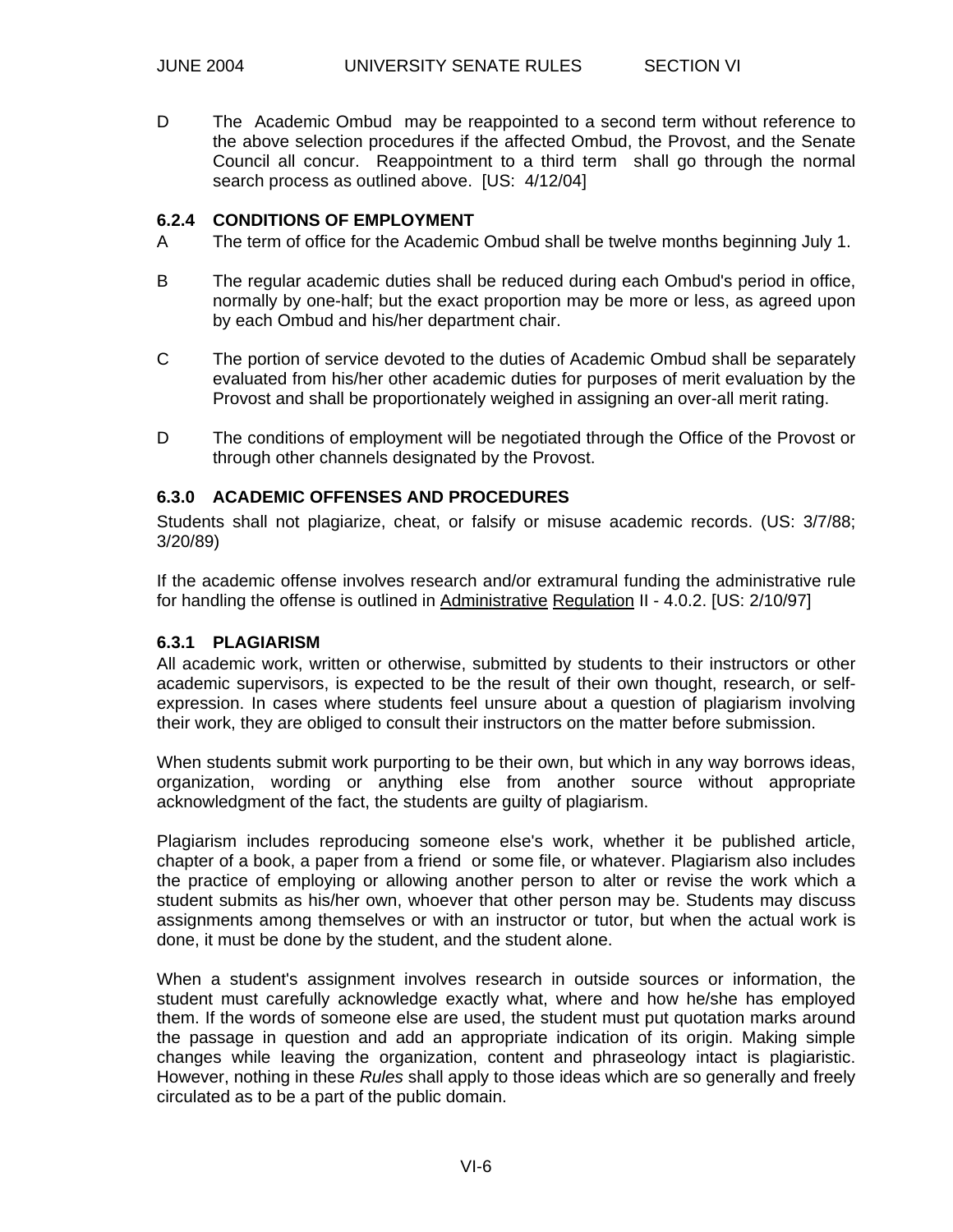# **6.3.2 CHEATING**

Cheating is defined by its general usage. It includes, but is not limited to, the wrongfully giving, taking, or presenting any information or material by a student with the intent of aiding himself/herself or another on any academic work which is considered in any way in the determination of the final grade. Any question of definition shall be referred to the University Appeals Board.

#### **6.3.3 FALSIFICATION OR MISUSE OF ACADEMIC RECORDS** [US: 3/20/89; US 4/10/00]

Maintaining the integrity, accuracy, and appropriate privacy of student academic records is an essential administrative function of the University and a basic protection of all students. Accordingly, the actual or attempted falsification, theft, misrepresentation or other alteration or misuse of any official academic record of the University, specifically including knowingly having unauthorized access to such records or the unauthorized disclosure of information contained in such records, is a serious academic offense. As used in this context, "academic record" includes all paper and electronic versions of the partial or complete permanent academic record, all official and unofficial academic transcripts, application documents and admission credentials, and all academic record transaction documents. The minimum sanction for falsification, including the omission of information, or attempted falsification or other misuse of academic records as described in this section is suspension for one semester.

# **6.4.0 DISPOSITION OF CASES OF ACADEMIC OFFENSES**

(US: 3/10/86; US: 3/7/88)

## **6.4.1 RESPONSIBILITY OF INSTRUCTOR AND CHAIR**

An instructor who suspects that a student has committed an academic offense shall consult with the chair, or the designee of the chair, as soon as practical after the instructor develops the suspicion. If the instructor is also the chair, he or she shall consult with the Dean or the college's designee or the President of Lexington Community Community College. Prior to consultation, however, the instructor may take action to prove or detect an academic offense or preserve evidence of same. In taking such action the instructor should minimize disruption and embarrassment to the student(s). (US 4/10/00)

The instructor and chair shall review the evidence of an academic offense, ask the dean of their college or President of Lexington Community College to inquire of the University (or LCC) Registrar concerning prior academic offenses, and decide on an appropriate course of action. (See 6.4.9 and 6.4.10) If the evidence warrants an accusation of an academic offense, the student shall be invited to meet with the instructor and chair. The student shall be informed of the charge and given an opportunity to state his or her case. The student shall be informed of the possible penalties that may be imposed or recommended. If the student is not reasonably available or fails to attend the meeting, the instructor, with the approval of the chair, shall inform the student in person (preferably in the presence of a witness or a signed receipt from the student) or by certified mail (to the local address as contained in the University (or LCC) Registrar's Office) of the evidence, charges, and possible penalties. (US: 3/7/88)

**\*** The term "chair" includes directors of programs and deans of colleges without a departmental structure. (RC: 9/27/80)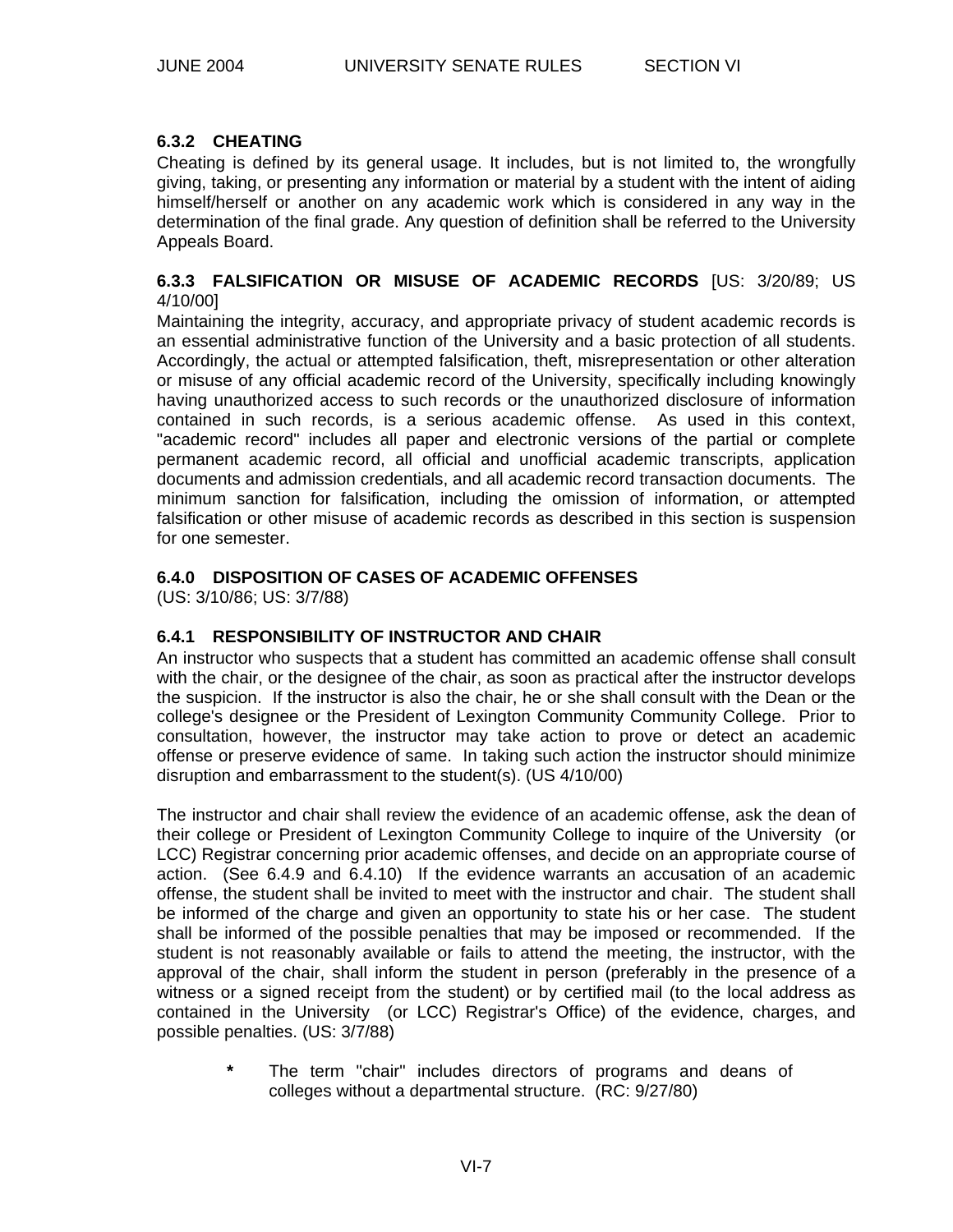The instructor and chair shall decide on an appropriate penalty. If there is disagreement the chair shall prevail. The instructor and chair may impose one or more of the following penalties in the event they determine an academic offense has occurred. (US 4/10/00)

- A Assign a grade of E for the course in which the offense occurred (the minimum penalty).
	- **\*** The instructor may award a grade of E to a student who is enrolled in a course on a pass-fail basis. (RC: 1/28/00)
- B Recommend to the Dean of their college or to the Dean of the Graduate School, if appropriate, or the President of Lexington Community College that the student be suspended, dismissed or expelled. (US 4/10/00)

The determination or recommendation of the instructor and chair shall be made within 7 working days after the accusation is made, unless the student consents in writing to an extension of this time. The determination or recommendation shall be made in writing to their dean or to the Dean of the Graduate School, if appropriate, or the President of Lexington Community College, with copies to the student and the dean of the student's college, if he or she is enrolled in another college. The student shall be notified in person (preferably in the presence of a witness or a signed receipt from the student) or by certified mail (to the local address as contained in the University (or LCC) Registrar's Office). If the offense also involves a violation of Part I, Code of Student Conduct, the report shall also be sent to the Dean of Students. (US 4/10/00)

# **6.4.2 RESPONSIBILITY: DEAN OF COLLEGE OR THE PRESIDENT OF LEXINGTON COMMUNITY COLLEGE OR DEAN OF THE GRADUATE SCHOOL**

Responsibility of the Dean of the College where the Offense Occurred, or the President of Lexington Community College or of the Dean of the Graduate School, as appropriate.

**6.4.2.1 Cases Initiated by a Department** After reviewing the file or report from the chair, the Dean or the Dean's designee or the President of Lexington Community College shall make his or her own decision about the appropriate sanction and take one or both of the actions specified in 6.4.2.3. (US: 3/7/88; US 4/10/00)

Academic offenses involving graduate students in 600 and 700 level courses or relating to master's examinations, doctoral qualifying examinations, master's theses and doctoral dissertations, or other work related to fulfilling requirements for a graduate degree shall be considered to occur in the Graduate School and shall be reported to the Dean of the Graduate School or the Dean's designee.

When a violation of Part I, Code of Student Conduct, Section 1.21 c,d,e,f,g,h,i,m,o,q, or r and a violation of Part II, Selected Rules of the University Senate Governing Academic Relationships, Section on Academic Offenses and Procedures, has allegedly been committed in the same set of circumstances or facts, the Dean of Students shall first consult with the dean of the college or the President of Lexington Community College where the offense occurred. They shall determine whether the Dean of Students, the dean of the college where the offense occurred or the President of Lexington Community College, the Dean of the Graduate School, or all three will investigate and pursue the case in accordance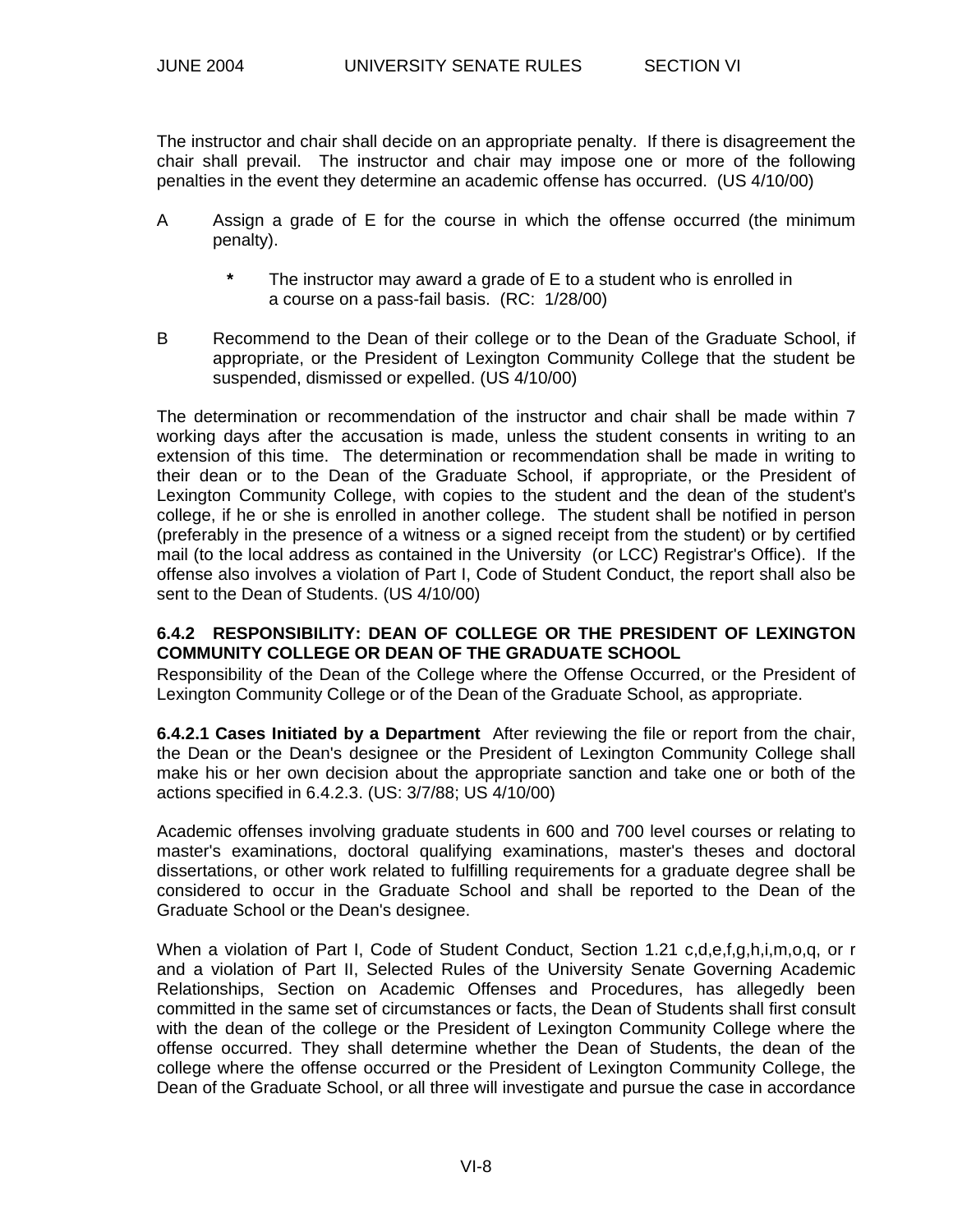with appropriate procedure(s) and authority(ies) as set forth in Part I or Part II of *Student Rights and Responsibilities*. (US 4/10/00)

**6.4.2.2 Cases Initiated by the Dean or the President of Lexington Community College** When it is the dean or the President of Lexington Community College who initially finds that a student has committed an academic offense, the dean or the President of Lexington Community College should first consult with the instructor and chair, if available, and then arrange a personal conference with the student and do the following: present the evidence with respect to the offense; give the student an opportunity to state his/her case; and make known to the student the charges, if any, and the possible sanctions which may be recommended. If the student is not reasonably available for or fails to attend such a conference, the chair shall proceed to inform the student of the nature of the evidence, charges and possible sanctions in person (preferably in the presence of a witness or a signed receipt from the student) or by certified mail (to the local address as contained in the University (or LCC) Registrar's Office). Within 7 days of formally charging the student as set out above, the Dean or the Dean's designee or the President of Lexington Community College shall take one or both of the actions listed in Section 6.4.2.3. (US 4/10/00)

**6.4.2.3 Actions to be Taken by the Dean or the President of Lexington Community College** After following the procedure outlined in Section 6.4.2.1 or 6.4.2.2, the Dean or the Dean's designee or the President of Lexington Community College shall take one or both of the following actions: (US: 3/7/88; US 4/10/00)

- A impose the minimum penalty of E for the course in which the offense occurred;
- B forward the file to the Provost recommending a sanction of suspension, dismissal or expulsion.

Notice of such action shall immediately be sent by the Dean or the dean's designee or the President of Lexington Community College, to the student in person (preferably in the presence of a witness or a signed receipt from the student) or by certified mail (to the local address as contained in the University (or LCC) Registrar's Office) with copies to the instructor, and the department where the offense occurred, dean of the student's college or the President of Lexington Community College, University (or LCC) Registrar and an Academic Ombud. If the student is enrolled in a college in a different sector, notice of action shall also be sent to the Provost. (US 4/10/00)

**6.4.2.4 Offenses Occurring in Independent Study Courses** (US: 3/8/99) If the offense occurs in a course offered through the Independent Study Program, the responsible Dean or President of the Lexington Community College for purposes of Rules 6.4.2.1 through 6.4.2.3 shall be determined according to this rule. (US 4/10/00)

- A In the case of students not enrolled in the University, the responsible Dean shall be the Dean of University Extension. The Dean of University Extension shall, however, notify the dean of the College where the offense occurred or the President of Lexington Community College, of the proceeding and the nature of the offense. (US 4/10/00)
- B In the case of students enrolled in the University, the responsible Dean shall be the Dean of University Extension if the Dean of the College where the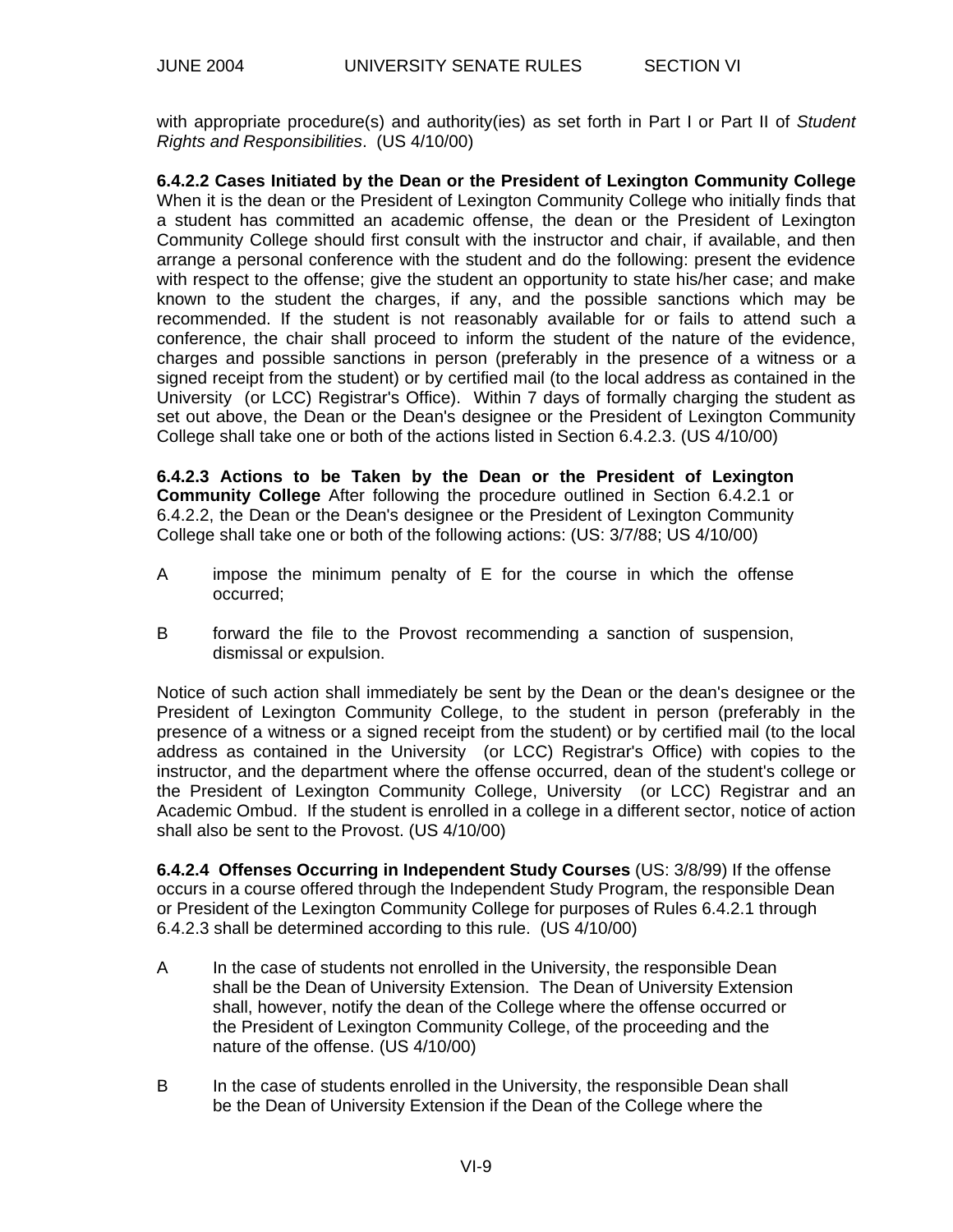offense occurred or the President of Lexington Community College or the Dean of the Graduate School, upon notification, declines responsibility for the case. (US 4/10/00)

C. Students in Independent Study courses not regularly enrolled in the University shall be entitled to the same rights involving academic offenses as those of students who are enrolled in the University.

#### **6.4.3 DISPOSITION - FALSIFICATION OR MISUSE OF ACADEMIC RECORDS**

In all cases involving falsification, attempted falsification, or other misuse of academic records the University (or LCC) Registrar is the institutional official responsible for investigation, review, and recommendation of sanctions. All complaints of possible falsification or misuse of academic records, whether from academic or non-academic personnel or offices, should be reported to the University (or LCC) Registrar either directly or through the appropriate chair, dean, President of Lexington Community College, or director. In the event that an allegation of falsification, attempted falsification, or other misuse seems warranted, the University (or LCC) Registrar shall notify the student to that effect in writing and invite the student to discuss the allegation within seven days of the notice. Following notification and subsequent discussion with the student (which the student may decline), the University (or LCC) Registrar shall determine whether falsification, attempted falsification or other misuse by the student has occurred. Upon determination that such has occurred, the University (or LCC) Registrar shall forward to the Provost a statement of the case and a specific recommendation for suspension or dismissal, with written notice of the recommendation to the student and an Academic Ombud. (US: 3/20/89; US 4/10/00)

## **6.4.4 RESPONSIBILITY OF THE PROVOST**

After the student has been notified of action, the Provost will wait 10 working days to give the student an opportunity to exercise the right of appeal to an Academic Ombud and then will proceed **promptly** as follows: (US 4/10/00)

- A if the student does not appeal the President of Lexington Community College or the dean's recommendation of suspension, dismissal or expulsion within the specified period, the Provost shall review the file, and may approve and implement or disapprove the recommended sanction; (US 4/10/00)
- B if the student appeals the President of Lexington Community College or dean's recommendation of suspension, dismissal or expulsion within the specified period, the Provost takes no action unless the University Appeals Board subsequently recommends that the sanction of suspension, dismissal or expulsion be imposed and implemented. If such a recommendation is received from the University Appeals Board, the Provost shall review the file, and may approve and implement or disapprove the recommended sanction. (US 4/10/00)

Notice of action taken under a. or b. must be sent by the Provost to the student in person (preferably in the presence of a witness or a signed receipt from the student) or by certified mail (to the local address as contained in the University (or LCC) Registrar's Office) with copies to the instructor, chair and dean of the college where the offense occurred or President of Lexington Community College , dean of student's college or President of Lexington Community College, University (or LCC) Registrar, an Academic Ombud and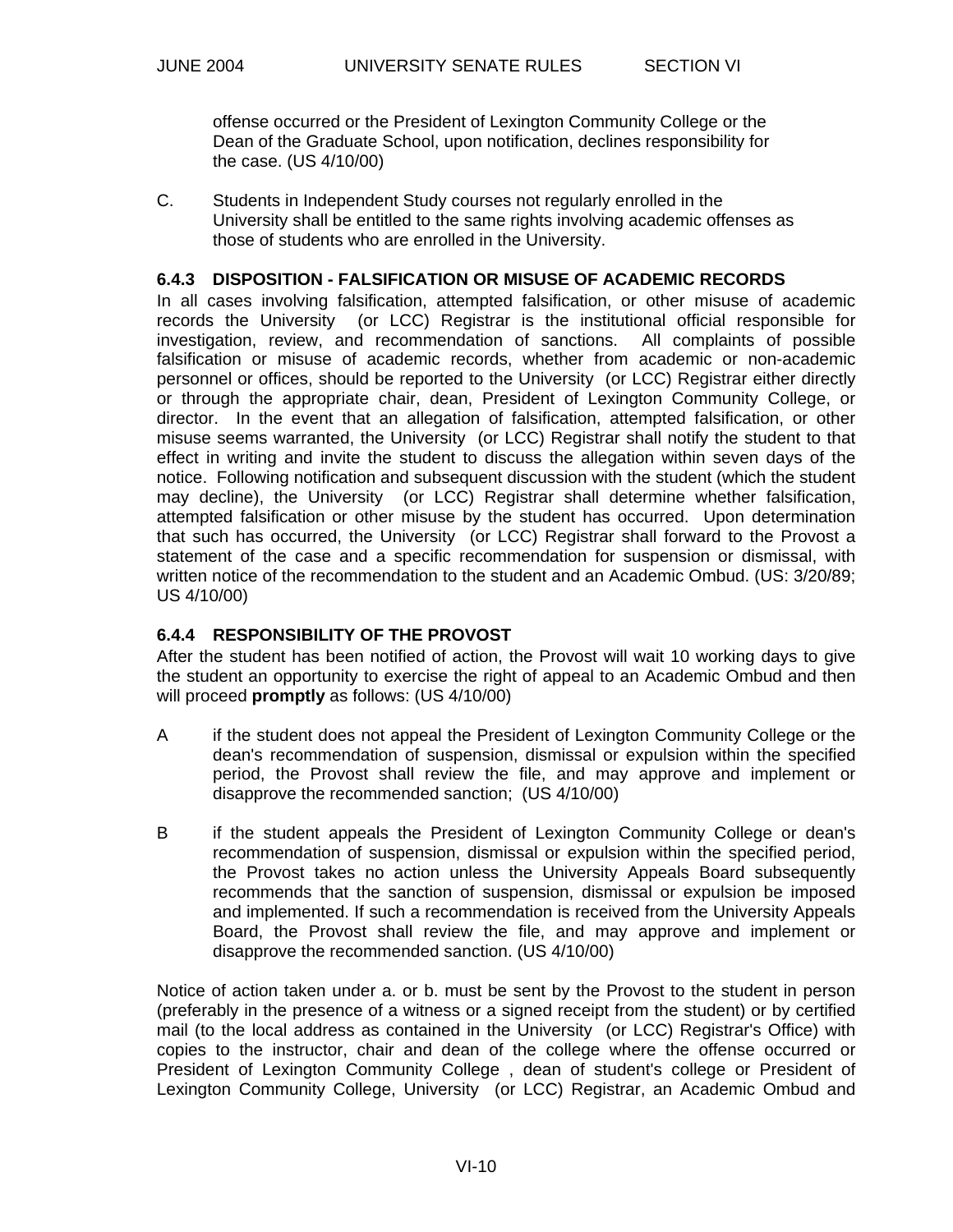chair of the University Appeals Board. In the case of international students, a copy should also be sent to the Associate Provost for International Student Affairs. (US 4/10/00)

# **6.4.5 RIGHTS OF THE STUDENT** (US: 3/7/88)

The student may appeal: (1) the determination of his/her guilt; (2) the severity of the sanction if the sanction if more than the minimum sanction is recommended. The appeal must be filed in writing with an Academic Ombud within 10 working days after the date that the student receives notification of the sanction. (US 4/10/00)

The student shall have the right of class participation and attendance during the consideration of any appeal.

# **6.4.6 ROLE OF THE DEAN OF THE STUDENT'S COLLEGE or PRESIDENT OF LEXINGTON COMMUNITY COLLEGE**

When the student involved is not enrolled in the college in which the offense occurred, the dean of his or her college or the President of Lexington Community College, shall be informed by copy of all official correspondence pertaining to the sanctions being recommended. Should the student appeal to the University Appeals Board, the dean of the student's college or the President of Lexington Community College may appear on his or her behalf. (US 4/10/00)

# **6.4.7 RESPONSIBILITY OF AN ACADEMIC OMBUD**

An Academic Ombud shall, within a reasonable time, preferably within 20 working days of receiving the student's written appeal, attempt to resolve the case to the satisfaction of the student and of the instructor or dean or the President of Lexington Community College, imposing or recommending the sanction. If an Academic Ombud cannot within 20 working days of receiving the student's written appeal satisfactorily resolve the case, he/she shall forward a written report to the University Appeals Board with copies to the student, and to the person who instituted the charge. However, the period may be extended to permit more time for investigation with written approval of the student. The report should include copies of the student's appeal and report of the incident, and any reports submitted by the accuser. (US 4/10/00)

## **6.4.8 RESPONSIBILITY OF THE UNIVERSITY APPEALS BOARD**

The Hearing Officer of the University Appeals Board shall schedule a hearing in any case of cheating, plagiarism, or falsification or misuse of academic records reported by an Ombud, the hearing to be held within 20 working days of the receipt by the Hearing Officer of an Ombud's report, unless the student consents to an extension of time for the hearing. The student may withdraw the appeal at any time. Notices to the student will be sent by certified mail to the address on file with an Ombud; failure of a student to apprise an Ombud of a change of address shall be cause of dismissal of the appeal. (US 4/10/00)

In cases of academic offenses where the student contests guilt, the Appeals Board shall sit as a fact finding body and determine whether or not the student cheated, plagiarized, or falsified or misused academic records from such evidence as is brought before the Board (including testimony under oath, written statements, exhibits, and a view of the classroom where the cheating occurred if this be an issue). The Board may call witnesses on its own initiative and may continue the hearing for this purpose. Unless the Board believes, by majority vote of those present and by a preponderance of the evidence, that the student cheated, plagiarized or falsified or misused academic records it shall acquit the student.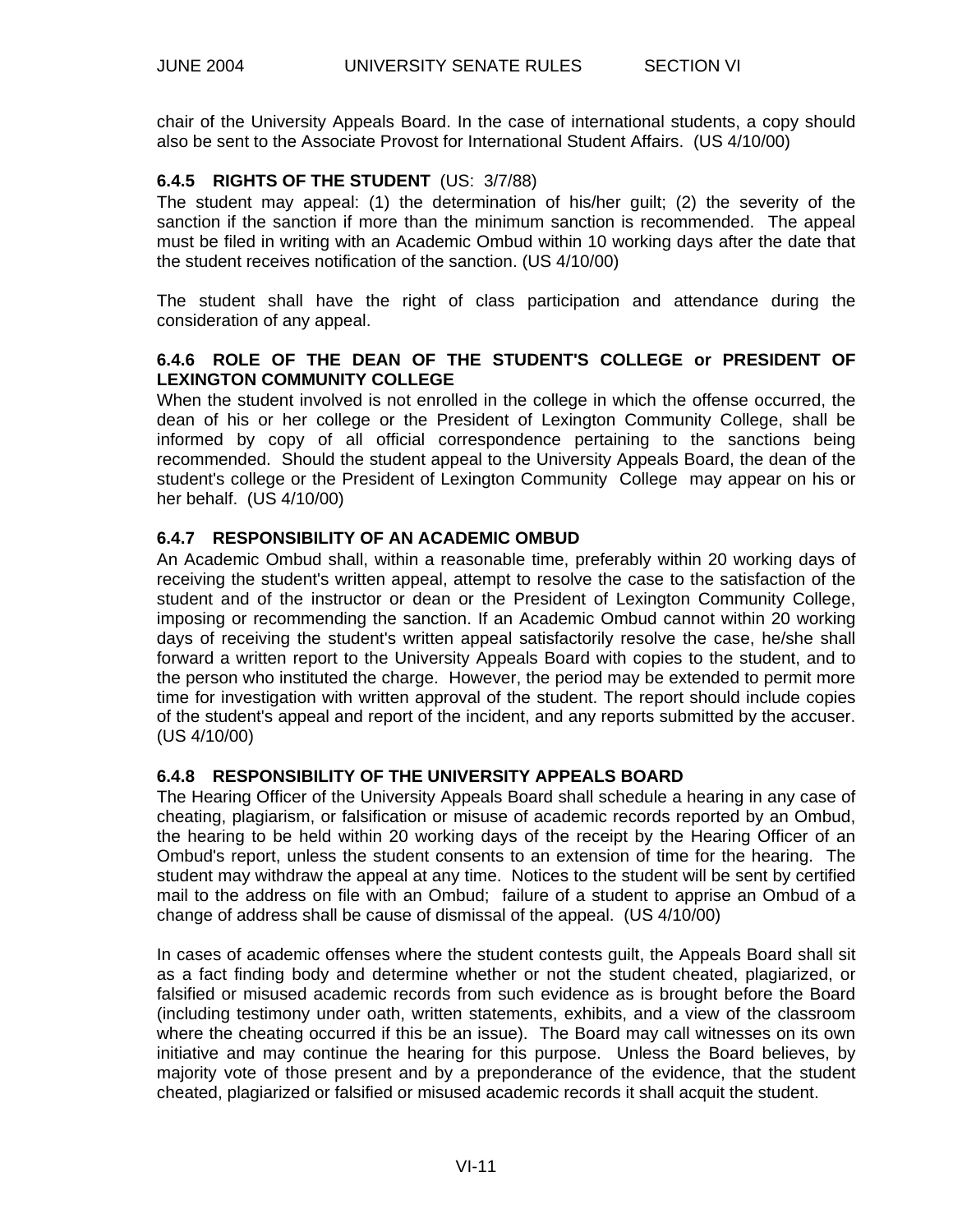In cases where the only issue is the severity of the sanction, the Board shall sit as an appeals board and shall concur in the recommended sanction unless it believes, by a majority vote of those present and by a preponderance of the evidence, that the sanction is too severe. The Board may hear witnesses and consider written statements and exhibits in reaching its decision concerning the severity of the sanction. The Board may impose the minimum penalty of an E in the course or may recommend to the Provost the imposition of a penalty of suspension or dismissal less severe than that recommended by the dean of the student's college.

Within five days of the decision of the Appeals Board the Hearing Officer of the Board shall notify the student, the instructor, the chair, the dean of the student's college or the President of Lexington Community College and the Provost of the action of the Board. In addition, if the decision of the Board is to impose a penalty of E in the course the Hearing Officer shall notify the University (or LCC) Registrar of that act. (US 4/10/00)

In all cases involving academic offenses the student shall have the rights set out in Section 2.3 of the Code of Student Conduct. *(Student Rights and Responsibilities*, Part I). [See also Rule VI - 6.6.5.2.]

The requirement that the Hearing Officer shall schedule a hearing within 20 working days does not mean that the Appeals Board must reach a decision within that time. If the hearing is held near the end of the 20 day period, and if difficult issues are raised that require more time, the Appeals Board may find it necessary to hold additional meetings, stretching the hearings process beyond the 20 day limit. However, the Appeals Board should seek to render a decision as soon as is reasonably possible so that the student may plan his or her further academic work. (RC: 5/6/86)

#### **6.4.9 REPORTING ACADEMIC OFFENSES**

All final decisions of guilt of an academic offense shall be reported in writing to the (or LCC) Registrar by the dean of the college in which the offense occurred, or the President of Lexington Community College, with the following information: (1) name of the student; (2) student identification number; (3) student's college; (4) course and section number; (5) approximate date of offense; (6) brief description of offense; (7) sanction imposed; and (8) date of imposition of sanction. (US 4/10/00)

# **6.4.10 RESPONSIBILITY OF THE UNIVERSITY (OR LCC) REGISTRAR** (US: 3/7/88)

The University (or LCC) Registrar shall keep a record of all final decisions of guilt of an academic offense with the following information: 1) name of student; 2) student identification number; 3) student's college; 4) course name and number and section number; 5) approximate date of offense; 6) brief description of offense; 7) sanction imposed; and 8) date of imposition of sanction. Information regarding the academic offense other than the fact and term of any mandatory restriction on the student's eligibility for continued enrollment may be released only with the written consent of the student, or in response to an inquiry from the President of Lexington Community College, a dean of the University of Kentucky, or a dean's designee, or an Academic Ombud of the University of Kentucky. A record shall be maintained by the University (or LCC) Registrar of every instance in which information is released under this provision.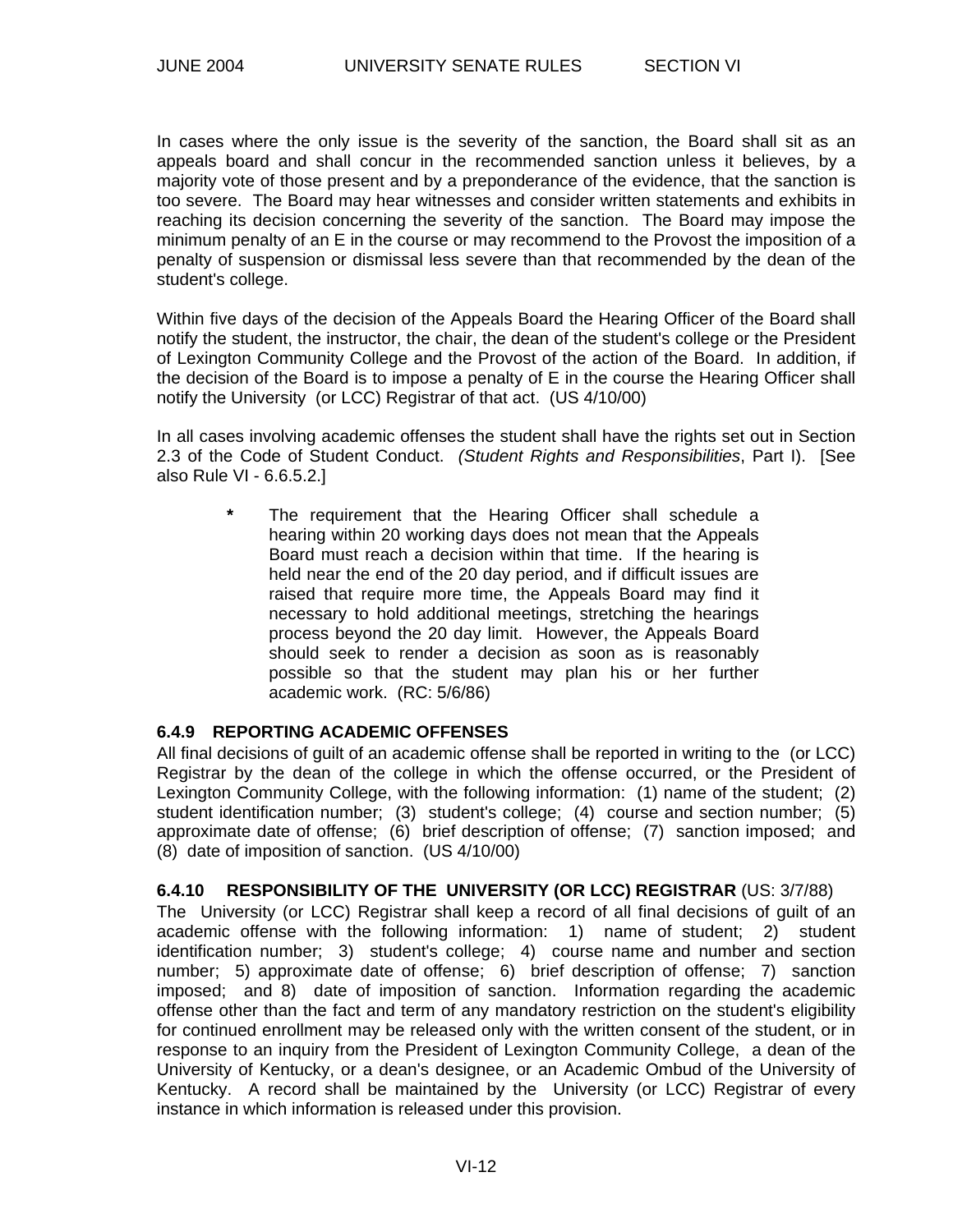# **6.4.11 PENALTIES FOR ACADEMIC OFFENSES**

The minimum penalty for an academic offense is an E in the course in which the offense took place. The repeat option may not be used to remove an E given for an academic offense. If a prior academic offense has been recorded in the University (or LCC) Registrar's Office, the minimum penalty shall be suspension for one semester (or a minimum of four months in those colleges in the Medical Center where the semester system is not in use). Penalties more severe than the minimum may be imposed where warranted by the circumstances:

- **A Suspension:** forced withdrawal from the University for a specified period of time, including exclusion from classes, termination of student status and all related privileges and activities. If a student while on suspension violates any of the terms set forth in the nature of suspension he or she shall be subject to further discipline in the form of dismissal. The penalty of suspension shall normally apply to semesters (or other academic terms as appropriate) following imposition of the penalty by the Provost. With the consent of the student and the dean of the college in which the offense occurred, the Provost may fix an earlier date for suspension. In any case in which the suspension is imposed by the last day to drop a course with no record, it shall apply to that semester. In case of any student who is graduating, the suspension shall apply to the final semester before scheduled graduation. Suspension for an academic offense shall be noted in the student's permanent academic record, and shall appear on all transcripts for a period of three years beyond the conclusion of the suspension. (US: 3/7/88)
- **B Dismissal:** termination of student status subject to the student's readmission. The conditions for readmission will be specified at the time of dismissal. The student may be readmitted to the University only with the specified approval of the Provost upon recommendation of the Appeals Board. Dismissal for an academic offense shall be noted in the student's permanent academic record, and shall appear on all transcripts for a period of three years from the student's readmission to the University. (US: 3/7/88)
- **C Expulsion:** permanent termination of student status, without possibility of readmission except upon showing that the findings of fact which formed the basis of the action were clearly erroneous. (To be invoked only in unusual circumstances and when the offense committed is of such serious nature as to raise the question of the student's fitness to remain a member of the academic community.) Expulsion for an academic offense shall be noted in the student's permanent academic record, and shall appear on all transcripts permanently. (US: 3/7/88)

## **6.5.0 UNIVERSITY APPEALS BOARD**

## **6.5.1 FUNCTIONS OF THE UNIVERSITY APPEALS BOARD**

## **6.5.1.1 Cases of Academic Offenses** ( see Rule 6.4.4.

**6.5.1.2 Cases of Student Academic Rights** (US: 12/8/86) After hearing a case involving a violation of student academic rights as set forth herein, the Appeals Board may select from the following remedies: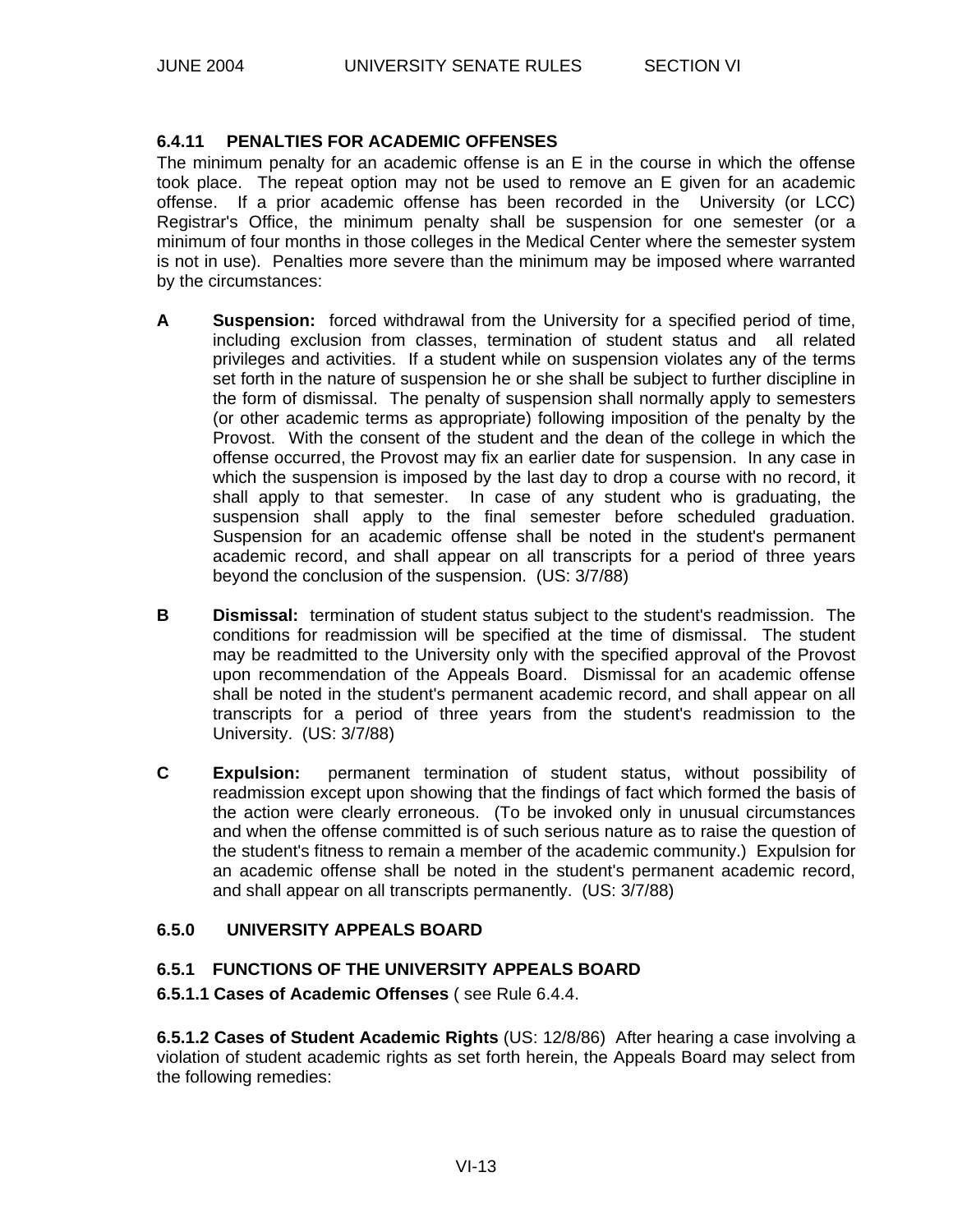- A The Appeals Board may direct that a student be informed about the content, grading standards, and procedures of a course when a violation of the pertinent rules has been proved.
- B When an academic evaluation based upon anything other than a good-faith judgment of a student has been proved, the Board may direct that a student's grade in a course be changed to a W (Withdrawal) or a P (Passing, credit toward graduation but not toward grade point standing), or, if such determination can be made, to an appropriate letter grade. (See Section V., 5.1.3) If the Appeals Board awards a student a P in the course, it shall appear on his or her record regardless of the fact that the student's college or academic unit does not normally recognize P grades. The academic unit must accept that course just as if the student had passed the course in the normal manner, except that the P grade is not used in calculating the student's GPA. (RC: 11/20/87)
- C The Appeals Board may take any other reasonable action calculated to guarantee the rights stated herein.

## **6.5.2 COMPOSITION OF THE UNIVERSITY APPEALS BOARD**

The University Appeals Board shall be composed of a membership faculty and students as prescribed by GR XI.C. All members of the Appeals Board shall be expected to meet within 48 hours after notice from the chair. (US 4/10/00)

**6.5.2.1 The Hearing Officer** The Hearing Officer shall be the chair of the Appeals Board (GR XI). He/she shall be a person with training in the law appointed by the President of the University for a one-year term, beginning September 1 and ending on August 31. He/she shall convene and preside at all meetings of the Appeals Board.

When the Appeals Board is exercising original jurisdiction, all questions of law, either substantive or procedural, and all procedural questions shall be addressed to and ruled upon by the Hearing Officer. If the Hearing Officer is not present for any case, the President shall appoint a temporary substitute, as per GR XI.C. The Hearing Officer does not participate in the Board's deliberations and has no power to cast a tie breaking vote..

**6.5.2.4 Other Procedural Rules** Normally nine members, exclusive of the Hearing Officer, shall sit to decide a case. A quorum for the conduct of business will be eight members including the Hearing Officer, not less than five of whom, exclusive of the Hearing Officer, shall be faculty members. The Appeals Board shall establish such procedural rules, not inconsistent with the provisions of the Rules of the University Senate. A decision of the Appeals Board is null and void when the Board is constituted in violation of this Rule and when the improper constitution is likely to have affected the case's outcome. When a student claims a violation of his/her rights, a tie vote sustains the action being appealed. (US 4/10/00)

## **6.6.0 HONOR CODE**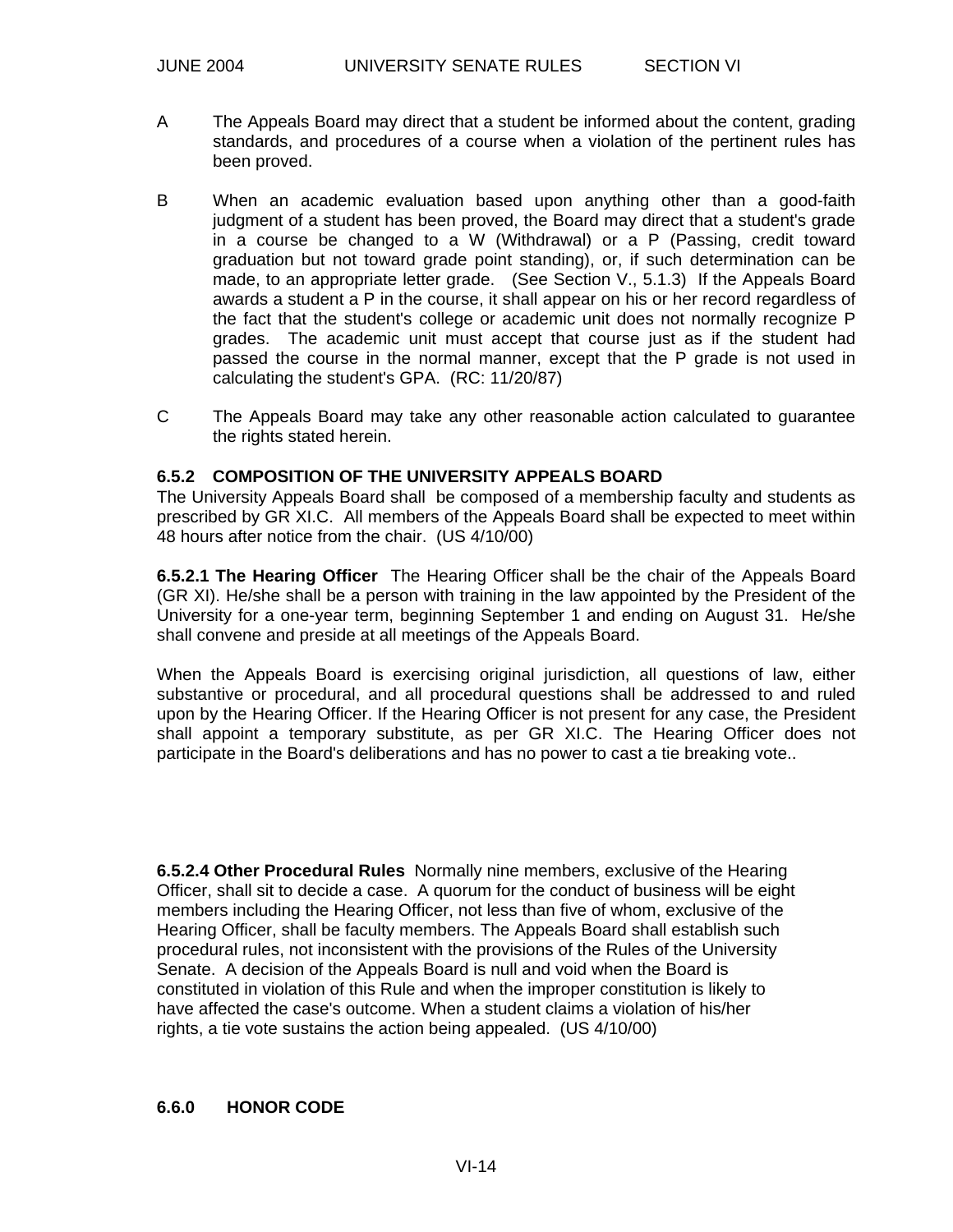Any school or college may establish, with the approval of the Senate, an Honor Code or comparable system governed by the students with approval by and/or appeal to the faculty of such a college. When such an Honor Code or comparable system has been established, the procedures for disposition of cases of academic offenses described above shall not apply to the extent that the offenses are subject to the Honor Code and committed by a student subject to the Code.

A student found guilty of committing an offense subject to an Honor Code may appeal that finding through the Academic Ombud to the Appeals Board. The Appeals Board, however, shall not normally sit as a de novo fact finding body, but shall limit its review to ensuring that the college's academic honors board or committee adequately followed its own written procedures in determining guilt or innocence and that the finding of guilt is supported by the preponderance of evidence. If the honor code is not student governed, as determined by the Senate during the approval process of the honor code, the affected student reserves the right to appeal the case to the Appeals Board and be heard de novo. (US: 2/13/95, US: 2/10/03)

However, if the Board, by the majority of those present, believes the student's rights under the University Senate Rules and the applicable rules of the academic unit governing academic relationships have been substantially violated, the Board may conduct a de novo hearing on the issue of guilt. (US: 2/13/95)

If the Board, by majority of those present, believes the findings or determination of the Honors Council are not supported by the preponderance of the evidence, the Board may reverse the finding of guilt and there shall be no further proceedings in the case. (US: 2/13/95)

College academic honor councils or committees shall maintain a verbatim record of their proceedings to ensure that the Appeals Board is able to perform this function. (US: 2/13/95)

The punishment meted out to a student governed by such a system shall be as designated thereby except that actual suspension, dismissal or expulsion shall be imposed only with the recommendation of the dean of the college and upon approval by the President of the University. (US: 2/13/95)

Note: The Dentistry, Law, Medicine, and Pharmacy colleges have adopted honor codes. Copies are available in the deans' offices of these colleges. Note: The Senate recognizes that the College of Law Honor Code is not student governed. (US: 2/10/03)

Changes to section 6.6.0 recently adopted by the University Senate:

Any school, college, or program may establish, with the approval of the Senate, an honor code or comparable system governed by the students with approval by and/or appeal to the faculty of such a college. When such an honor code or comparable system has been established by a college, the code shall apply, and the procedures for disposition of cases of academic offenses described in Section 6.4 shall not apply, only to suspected offenses by students enrolled in that school, college, or program, regardless of whether the offenses are committed in courses offered by the same or a different college.